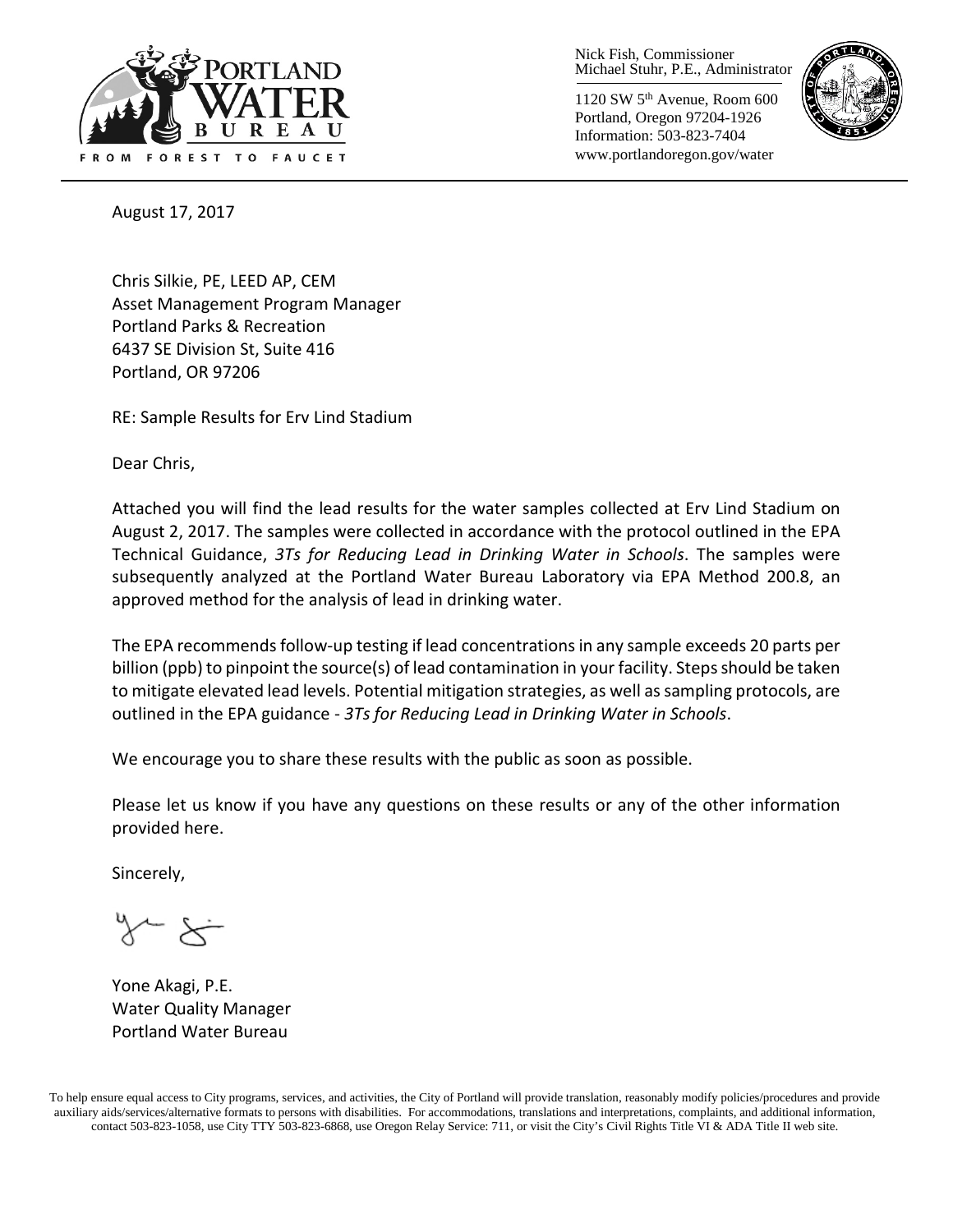

## **Portland Water Bureau Laboratory Report**

**OR 100014**

## **Erv Lind Stadium**

| <b>PWB</b> |                                         | Date             | <b>Time</b>      | Lead  |
|------------|-----------------------------------------|------------------|------------------|-------|
|            | <b>Sample ID   Location Description</b> | <b>Collected</b> | <b>Collected</b> | (ppb) |
|            | BB92436 ISINK-1 CONCESSIONS 3 BASIN     | 8/2/2017         | 7:30:00 AM       | 49.8  |
| BB92437    | ISINK-2 CONCESSIONS SMALL HAND WASH     | 8/2/2017         | 7:32:00 AM       | 19.5  |
| BB92438    | 0444-DF-4                               | 8/2/2017         | 7:35:00 AM       | 0.88  |

ppb = parts per billion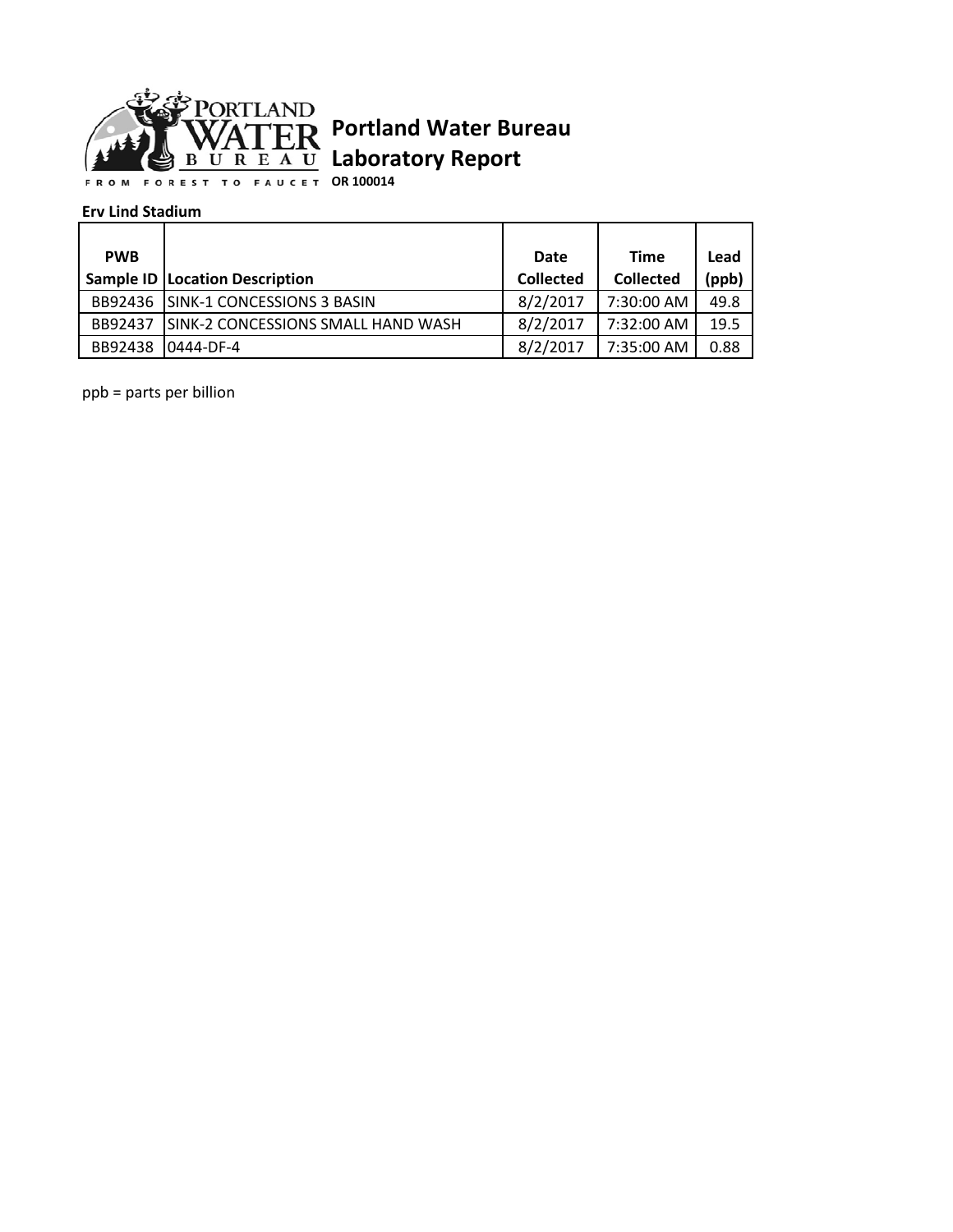

Nick Fish, Commissioner Michael Stuhr, P.E., Administrator

1120 SW 5th Avenue, Room 600 Portland, Oregon 97204-1926 Information: 503-823-7404 www.portlandoregon.gov/water



September 12, 2017

Chris Silkie, PE, LEED AP, CEM Asset Management Program Manager Portland Parks & Recreation 6437 SE Division St, Suite 416 Portland, OR 97206

RE: Follow-up Sample Results for Irv Lind Stadium

Dear Chris,

Attached you will find the lead results for the follow-up water samples collected at Irv Lind Stadium on August 29, 2017. Samples were collected based on protocols outlined in the EPA Technical Guidance, *3Ts for Reducing Lead in Drinking Water in Schools*. The samples were subsequently analyzed at the Portland Water Bureau Laboratory via EPA Method 200.8, an approved method for the analysis of lead in drinking water.

The lead results from these follow-up samples are intended to provide additional information on the possible source(s) which are contributing lead to water in your facility. Information on the interpretation of these results, as well as possible mitigation strategies, are outlined in the EPA guidance – *3Ts for Reducing Lead in Drinking Water in Schools*.

We encourage you to share these results with the public as soon as possible.

Please let us know if you have any questions on these results or any of the other information provided here.

Sincerely,

Yone Akagi, P.E. Water Quality Manager Portland Water Bureau

To help ensure equal access to City programs, services, and activities, the City of Portland will provide translation, reasonably modify policies/procedures and provide auxiliary aids/services/alternative formats to persons with disabilities. For accommodations, translations and interpretations, complaints, and additional information, contact 503-823-1058, use City TTY 503-823-6868, use Oregon Relay Service: 711, or visi[t the City's Civil Rights Title VI & ADA Title II web site.](http://www.portlandoregon.gov/oehr/66458)